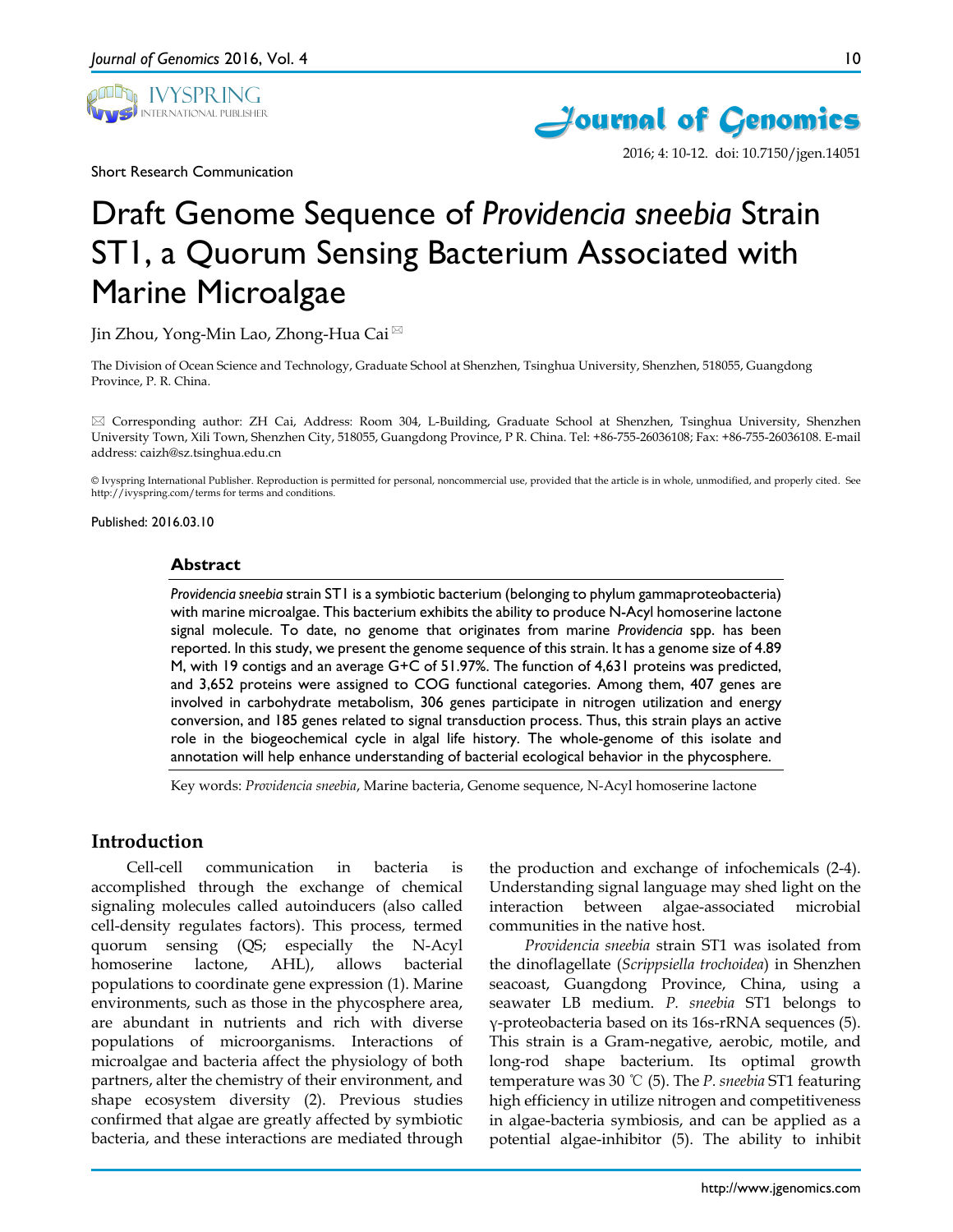algae probably is owing to its cell-density, which is modulating by quorum sensing substance (e.g. AHL molecules). The screening experiment in our laboratory using AHL biosensor *Chromobacterium violaceum* CV026, showed that this isolate possesses AHL activities (5). The QS property of ST1 strain has been observed, but the gene responsible for its AHL production remains unknown. Thus, we performed whole genome sequencing of this bacterium with the ultimate goal of searching for its AHL synthase gene.

#### **Data description**

The genomic DNA of *P. sneebia* ST1 bacterium was extracted and purified using genomic DNA extraction and a clean kit, respectively (Mo Bio, CA, USA). This process was conducted following the protocol of the manufacturer. The concentration and quality of the genomic DNA was detected using a nano-drop spectrophotometer (Thermo Scientific) and gel electrophoresis (Bio-Rad, USA), respectively. Whole genome sequencing of the normalized DNA was performed using Illumina Hiseq 2000 (Illumina, San Diego, CA) by generating paired-end libraries with an insert size of 476 bp and mate-paired libraries with an insert size of 6,020 bp. The read length was set to 125 bp. The raw sequence data were trimmed and subsequently assembled. De novo assembly was performed using CLC Genomics Workbench Version. 5.1 (CLC Bio, Denmark) and trimmed using a minimum Phred quality scores of 20, a minimum length of 50 bp, allowing no ambiguous nucleotides and trimming off some low quality nucleotides. The trimmed sequences were assembled using CLC's de novo assembly algorithm, using a minimum scaffold length of 1 K bp. The predicted coding sequences (CDSs) were translated and used to search the NCBI nonredundant and other databases. The gene prediction was performed with a prokaryote gene prediction algorithm using Prodigal (version 2.6) (6), while rRNA and tRNA were predicted with RNAmmer (7) and tRNAscan-SE version 1.21 (8), respectively. Subsequently, the strain sequence was annotated with RAST (9). Additional gene prediction analysis manual functional annotations were performed within the Integrated Microbial Genomes (IMG) platform (http://img.jgi.doe.gov).

The genome features of *P. sneebia* ST1 are summarized in Table 1. There were 4631 encoding gene sequences with an average size of 933 bp predicted using Glimmer version 3.02 (http://www.cbcb.umd.edu/sortware/glimmer), giving a coding intensity of 88.31%. The assembly of the genome yielded 19 contigs with a total contig size of 4,881,765 bp. The largest contig size was 2,612,975 bp. The final draft genome of *P. sneebia* strain ST1 contained 4,891,646 bases and a G+C content of 51.97%. The analyses of the draft genomes identified 4,631 open reading frames, and 152 non-coding RNAs were found in the genome, including 81 tRNA, 19 rRNA, and 52 sRNA. Homologous comparison by BLAST found 3,652 CDS involving 21 functional COG groups and a part of the CDS involving 34 metabolic pathway KEGG groups.

Genome annotation on predicted genes was carried out by BLAST searches against a nonredundant protein sequence database and other databases available online, such as Clusters of Orthologous Groups (COG) (10) and Kyoto Encyclopedia of Genes and Genomes (KEGG) groups (11). Based on the functional categories of COG (http://www.ncbi.nim.nih.gov/COG/), 407 genes are involved in carbohydrate metabolism and 306 genes participate in nitrogen utilization and energy conversion, which allows the microorganism to adapt to and compete in algae-bacteria symbiosis. After gene annotation analysis, 185 genes were related to signal transport and interaction processing. Potentially, these genes are a key feature of *P. sneebia* ST1 that enable it to release or receive all kinds of signals, including biological and chemical information. To the AHL signals, the AHL encoding gene (*LuxR*) was predicted to be located at contig 2, and the gene length is 599 bp. This gene has a relatively high identity of the *LuxR* gene of *Citrobacter freundii* (GenBank: WP\_003025485.1). In addition, a putative AI-2 (autoinducer-2) production protein *LuxS* gene was also found. This protein (158 amino acids) had a 75% identity of the *LuxS* gene of *Vibrio harveyi* (GenBank: AF120098.1). The density regulate factors (AHL signal) allows *P. sneebia* ST1 to grow fast and outcompete its host (algae). Hence, it can be as a potential candidate to control algae, especially the harmful algae. This whole-genome sequence provides deeper understanding of the interactions between bacteria (*P. sneebia* ST1) and phytoplankton under AHLs' regulation, and may facilitate to develop new microecological methods to control harmful algal bloom.

#### **Nucleotide sequence accession number**

This whole-genome shotgun project has been deposited at GenBank under the accession number LJOF00000000. The version described in this paper is the first version LJOF00000000.1.